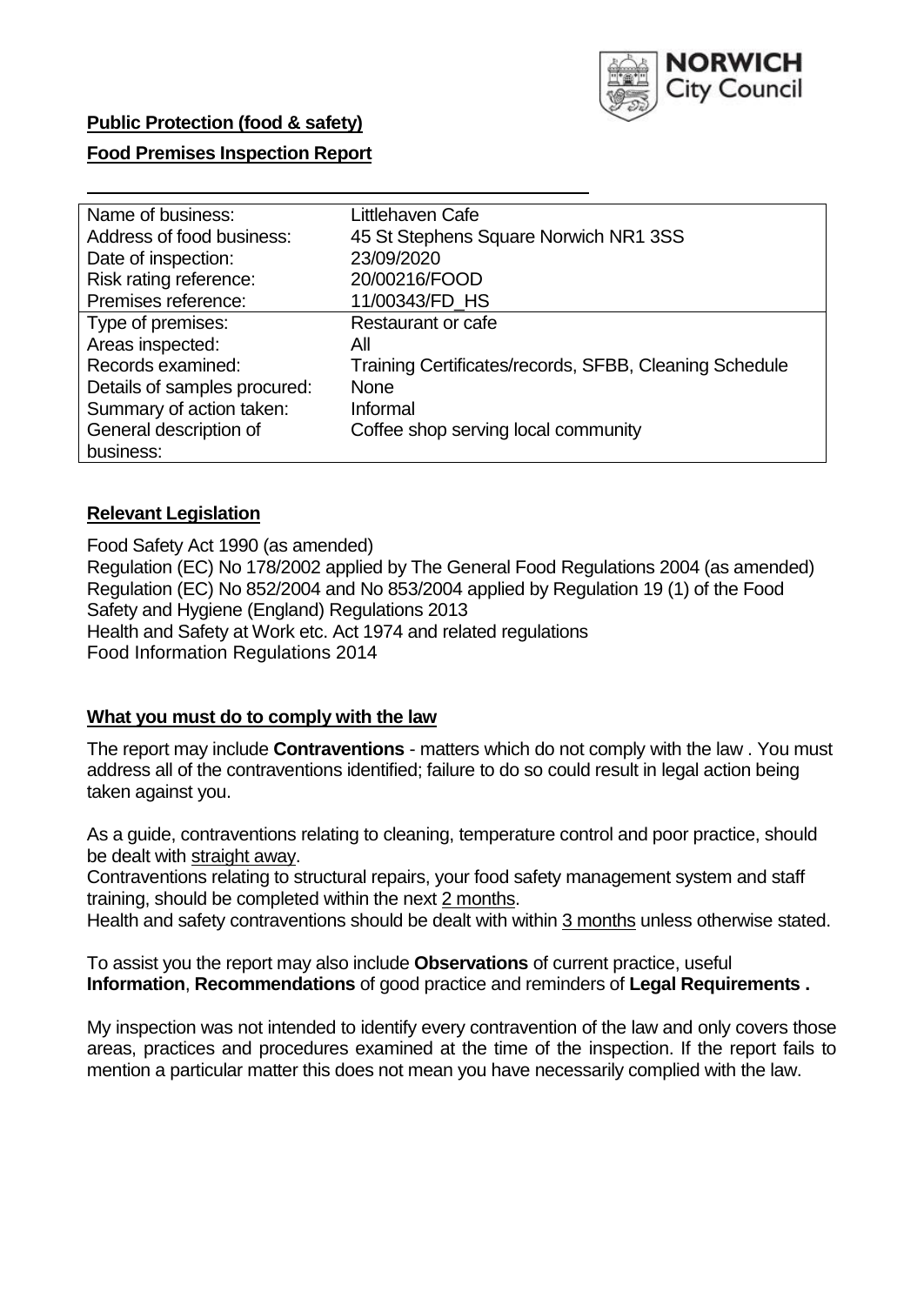# **FOOD SAFETY**

## **How we calculate your Food Hygiene Rating:**

 The food safety section has been divided into the three areas which you are scored against for the hygiene rating: 1. food hygiene and safety procedures, 2. structural requirements and 3. confidence in management/control procedures. Each section begins with a summary of what was observed and the score you have been given. Details of how these scores combine to produce your overall food hygiene rating are shown in the table.

| <b>Compliance Area</b>                     |          |    |           | <b>You Score</b> |                |    |           |    |      |  |  |
|--------------------------------------------|----------|----|-----------|------------------|----------------|----|-----------|----|------|--|--|
| <b>Food Hygiene and Safety</b>             |          |    |           | $\Omega$         | 5              | 10 | 15        | 20 | 25   |  |  |
| <b>Structure and Cleaning</b>              |          |    | $\Omega$  | 5                | 10             | 15 | 20        | 25 |      |  |  |
| Confidence in management & control systems |          |    | $\Omega$  | 5                | 10             | 15 | 20        | 30 |      |  |  |
|                                            |          |    |           |                  |                |    |           |    |      |  |  |
| <b>Your Total score</b>                    | $0 - 15$ | 20 | $25 - 30$ |                  | $35 - 40$      |    | $45 - 50$ |    | > 50 |  |  |
| <b>Your Worst score</b>                    | 5        | 10 | 10        |                  | 15             |    | 20        |    |      |  |  |
|                                            |          |    |           |                  |                |    |           |    |      |  |  |
| <b>Your Rating is</b>                      | 5        | 4  | 3         |                  | $\overline{2}$ |    |           |    |      |  |  |

Your Food Hygiene Rating is 3 - a generally satisfactory standard

# **1. Food Hygiene and Safety**

 with legal requirements. You have safe food handling practices and procedures and all the Food hygiene standards are high. You demonstrated a very good standard of compliance necessary control measures to prevent cross-contamination are in place. Some minor contraventions require your attention. **(Score 5)** 

000300

## Hand-washing

**Contravention** The following indicated that hand-washing was not suitably managed::

• the wash hand basin was obstructed by a vacuum cleaner

## Unfit food

**Contravention** The following food was unfit (and was seized or destroyed in my presence) because it was either; past its use by date; did not conform to food safety requirements;

 a packet of ready to eat salad and a tub of hummus was found passed their 'Use by' dates. This also indicates that you were not following your opening and closing checks properly

#### Poor Practices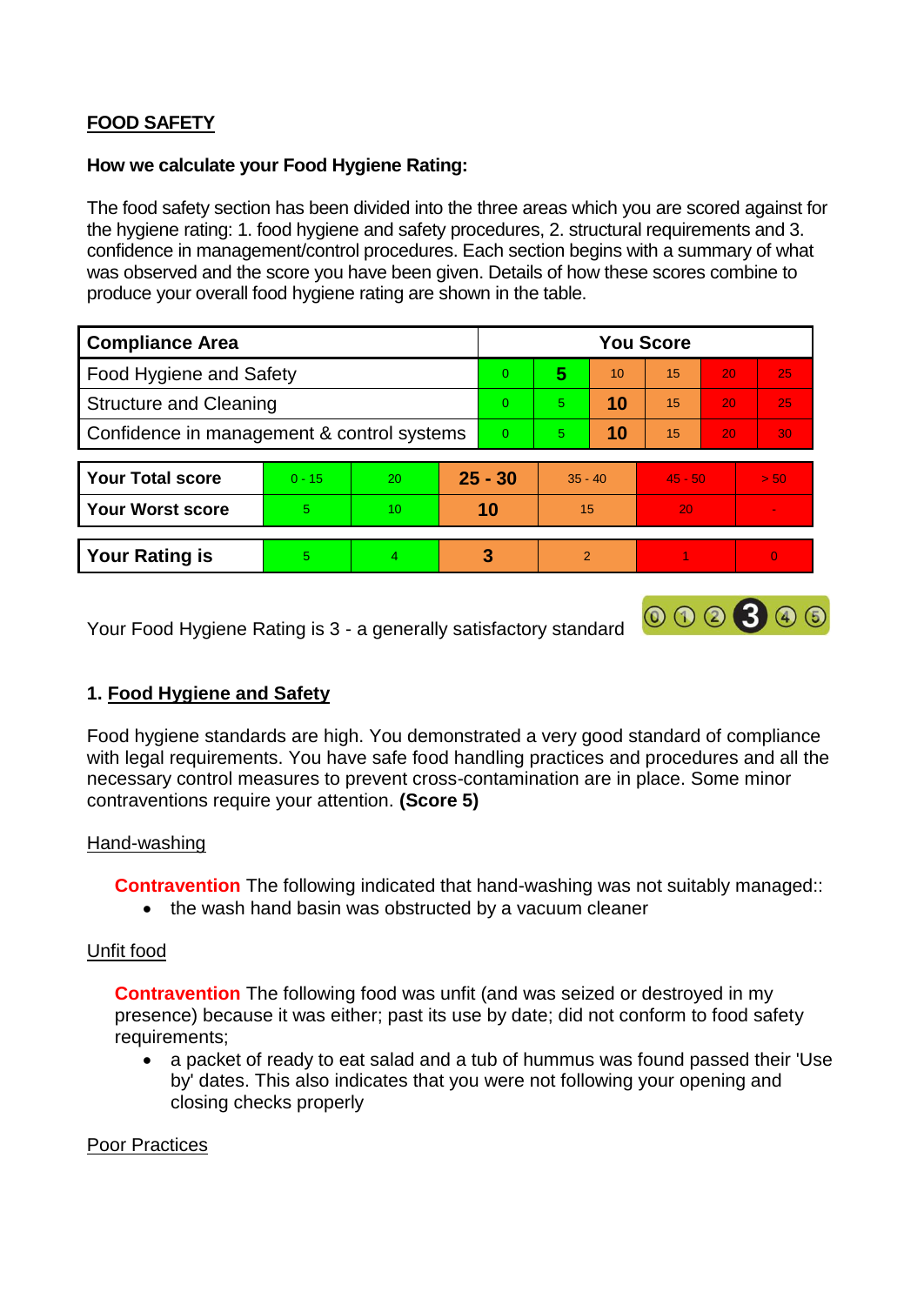**Contravention** The following matters represented poor practice and if allowed to continue may cause food to become contaminated or lead to its deterioration::

**Observation** plum tomatoes were found passed their 'Best Before'dates

# **2. Structure and Cleaning**

 The structure facilities and standard of cleaning and maintenance are of a generally adequate. The contraventions require your attention; although not critical to food safety satisfactory standard but there are some repairs and/or improvements which are required in order for you to comply with the law. Pest control and waste disposal provisions are they may become so if not addressed. **(Score 10)** 

## Cleaning of Structure

**Contravention** The following items were dirty and require more frequent and thorough cleaning:

- floor/wall junctions
- around equipment feet
- high level cleaning
- ceiling

## Maintenance

**Contravention** The following had not been suitably maintained and must be repaired or replaced:

- wall surfaces
- worn and / or peeling paint
- rotten woodwork

# Pest Control

**Contravention** There is evidence of pest activity on the premises:

• small flies in staff WC

**Contravention** Pest proofing is inadequate particularly in the following areas:

no fly screens to the windows

# **3. Confidence in Management**

There are generally satisfactory food safety controls in place although there is evidence of some non-compliance with the law. All the significant food hazards are understood and controls are in place. Some minor issues were identified relating to staff supervision and training. You have a satisfactory track record. The contraventions require your attention; although not critical to food safety they may become so if not addressed. **(Score 10)** 

## Proving Your Arrangements are Working Well

**Contravention** You are not working to the following safe methods in your SFBB pack: